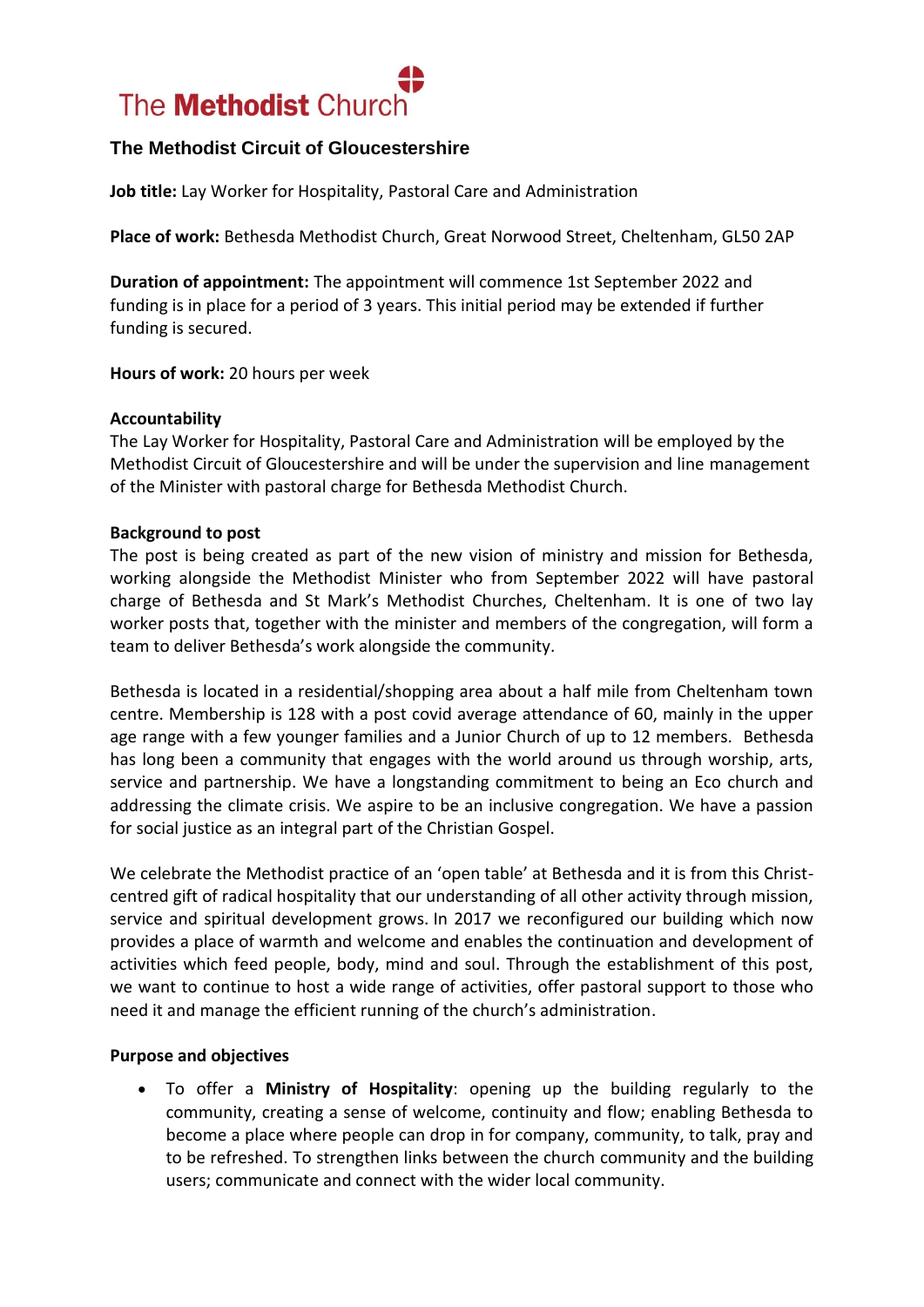- To offer **Pastoral Care**: supporting and assisting the Minister as necessary in the pastoral needs and care of the congregation, building users and throughout the wider community.
- To **Administrate** the day-to-day life of the church building including bookings, licences and the upkeep and development of the church's digital presence.

## **Main responsibilities**

- To offer a welcoming presence to user groups and others who come into the building
- To build relationships with the many groups who currently use the premises, for example: Uniformed Groups; Parent and Toddler Groups; Welcome and Lunch Clubs;
- To be seen 'out and about' in the community, and be recognised as a point of contact outside the church;
- To work with the Minister in developing groups for exploring faith and making deeper relationships with the church;
- To work with the Minister in delivering pastoral care throughout the church community, including to those unable to attend regular Sunday worship;
- To support the Minister in administrative duties to ensure the smooth running of the church; to oversee the management of the church office, dealing with telephone calls, emails, and face to face enquiries;
- To ensure the church's outreach work is promoted and well publicised to the general public and church members, including via social media;
- To attend appropriate circuit meetings and church meetings such as Church Council and Pastoral Team;
- To liaise with all user groups regarding bookings, the issuing of licences and keys;
- To ensure Heath and Safety requirements are understood and maintained, including ensuring First Aid Kits are in date and satisfactory;
- To deal with Public Liability requirements;
- To undergo safeguarding training;
- As the role evolves, other opportunities may be identified to expand and develop the role.